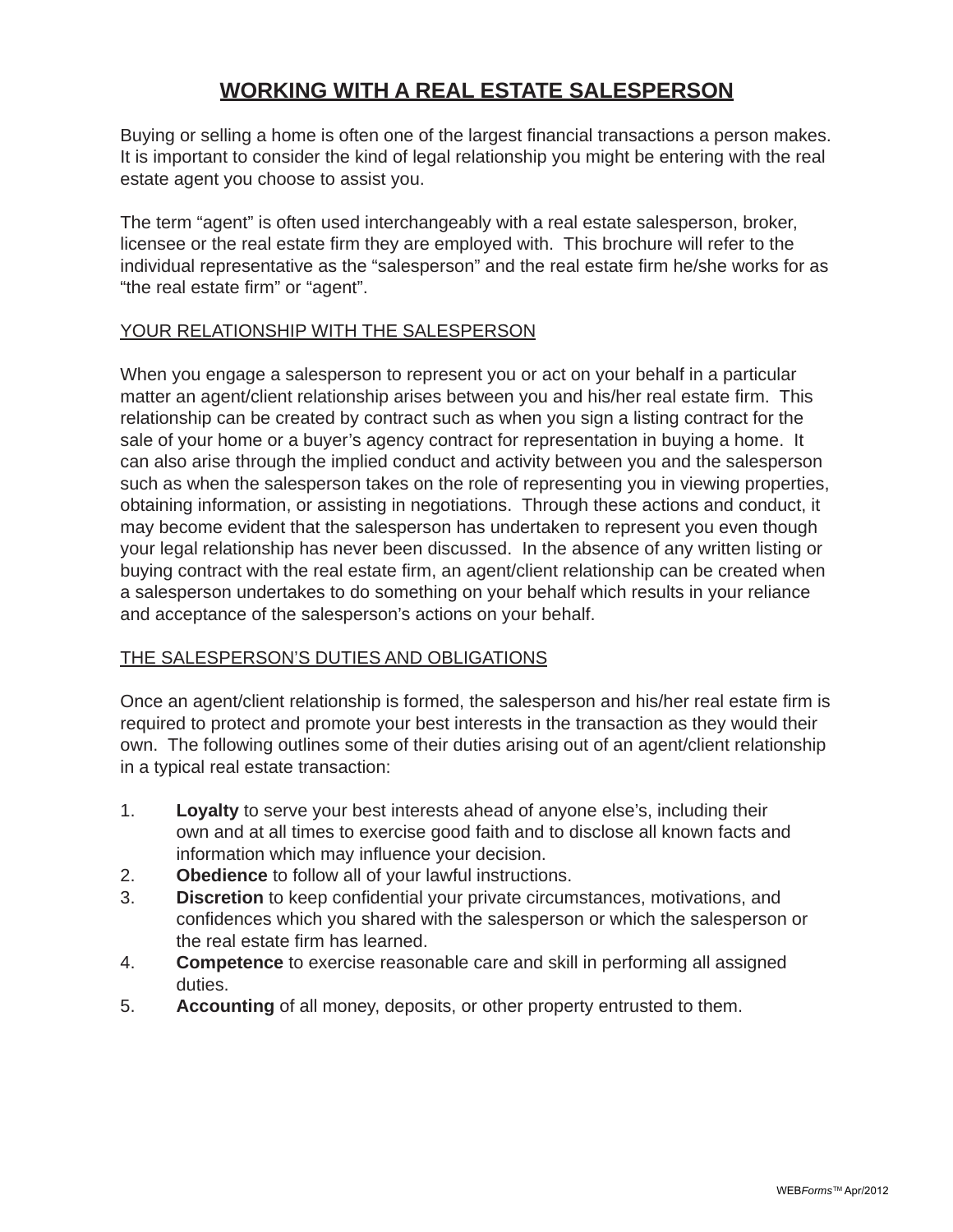# TYPES OF AGENCY RELATIONSHIPS

# AGENT REPRESENTS ONE PARTY:

In Manitoba, the approach to real estate agency relationships is one that reflects the general understanding and expectation of buyers and sellers. It is generally understood that whether selling or buying, the salesperson and his/her real estate firm that you engage and rely on for representation has formed an agency relationship with you whereby the agent/client duties arise. It is this approach that is reflected in your local real estate board's multiple listing contract for residential property and the statutory residential offer to purchase form that the salesperson is required to use for residential properties. It is assumed, that unless the parties otherwise agree, the salesperson and the firm representing the seller is the seller's agent and the salesperson and the real estate firm representing the buyer is the buyer's agent.

# AGENT REPRESENTS BOTH PARTIES:

It may arise that your salesperson or his/her real estate firm also represents the person who wishes to buy your home (or represents the owner of the home you are interested in buying). This may occur (even though the salespeople are different persons) when both salespeople are employed by the same firm. When this occurs, a conflict of interest arises and the real estate firm can only continue to represent both parties when both parties consent to the joint representation and acknowledge the impact that the joint representation will have on the agent's duties. You may be asked to sign an Acknowledgement of Limited Joint Representation. The terms of that acknowledgement will set out the agreed limits of the agency duties outlined earlier in this brochure. When both parties agree to limited joint representation, the salesperson and his/ her firm's relationship to both parties is tempered by the requirement for fairness and evenhandedness resulting in the firm being unable to represent the interests of either party over the other. Subject to the terms of the Acknowledgement of Limited Joint Representation, the salesperson may no longer be able to keep confidential certain types of information relevant to the transaction from the other party and may be compelled to disclose these facts in an exercise of openness and fairness. Even though this conflict arises, if both seller and buyer consent to limited joint representation, the agent can continue.

If you have any questions or concerns about joint representation and the impact it will have on the agency duties you should discuss your concern with the salesperson involved before entering an agent/client relationship. The terms of any listing or buying contract that you sign will include your consent to the real estate firm representing both parties jointly; if that is not your desire, the agreement should be amended accordingly.

#### NO AGENCY REPRESENTATION:

Apart from a single agency relationship (where the firm represents one party) or joint agency relationship (where the firm represents both parties), it is possible to engage the services of a salesperson without you and the real estate firm establishing an agent/ client relationship. An example of this might be when you call a salesperson in response to an ad or a sign on a property, or when you attend an open house and deal with the salesperson representing the seller. In these instances, the salesperson you ask to assist you should make it clear to you that in showing you a particular property he or she is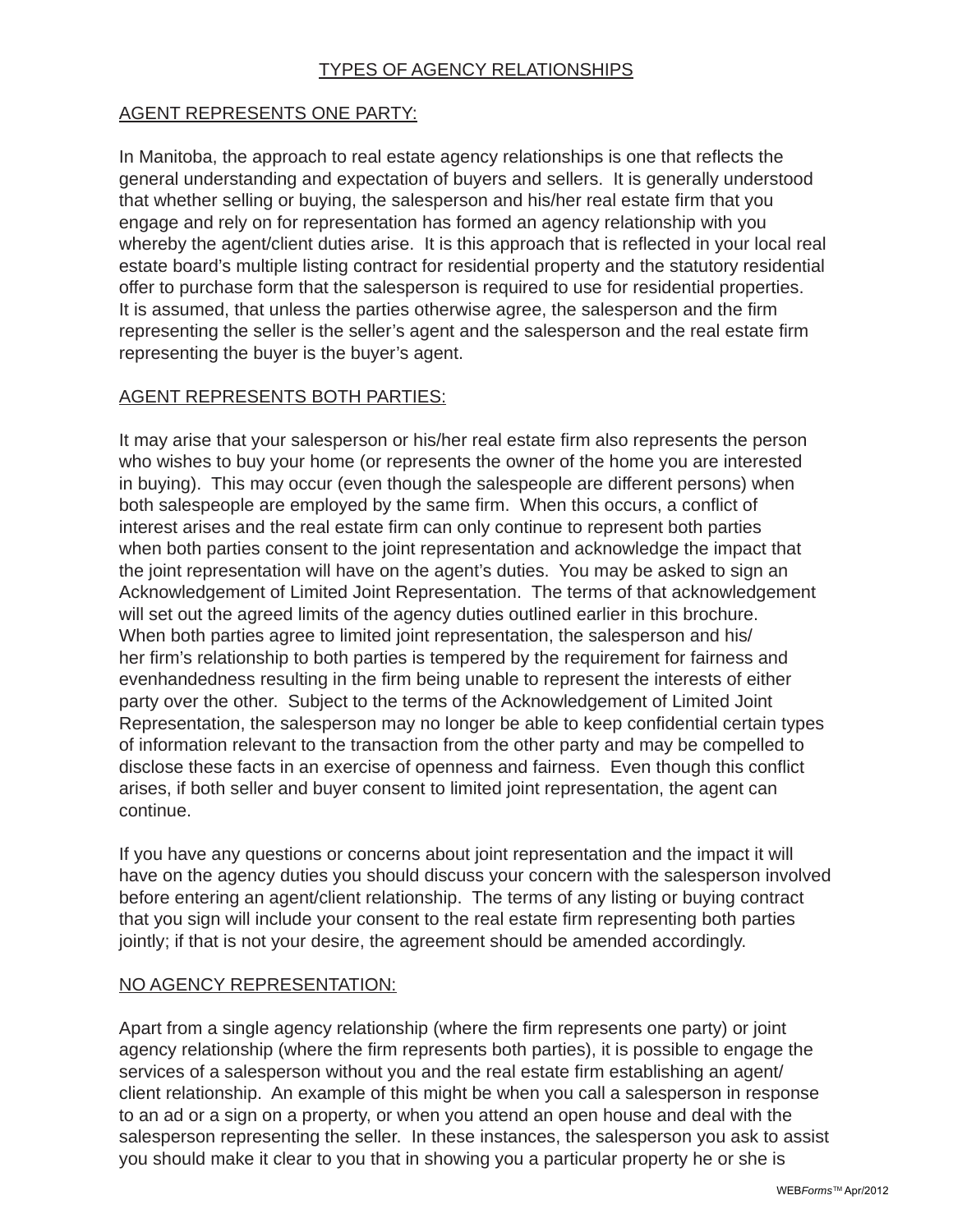representing the seller alone. Even though it is clear between you and the salesperson that the salesperson is not representing you, the salesperson will still owe certain legal and ethical responsibilities to you which include the following:

- 1. **Honesty and Fairness** in response to all of your questions concerning real property the salesperson is promoting.
- 2. **Care and Skill** in providing accurate information and assistance with the offer to purchase contract, in presenting the offer you submit, in dealing with conditions, in explaining legalities, and overall general assistance.

One of the disadvantages of dealing with the other party's agent or not having an agent/ client relationship with the salesperson you have assisting you is that you cannot expect the salesperson to negotiate price and terms on your behalf or disclose all information that may influence your decision because such activity may be contrary to the best interests of the client whom the salesperson represents.

# AGENCY DISCLOSURE

The salesperson who gave you this brochure is a member of The Manitoba Real Estate Association and (where organized) a local real estate board. They are also members of the Canadian Real Estate Association which entitle them to be called a REALTOR®. A REALTOR® is required to abide by a strict code of ethics and standards of business practice which serve to protect the buying and selling public. One of the ethical obligations embodied in the standards of business practice requires that all REALTORS® disclose to all parties concerned who it is they are representing in a real estate transaction, i.e., seller or buyer. More precisely the requirement reads as follows:

*A REALTOR® shall fully disclose in writing to, and is advised to seek written acknowledgement of disclosure from, his or her Clients and those Customers who are not represented by other Registrants regarding the role and the nature of the service the REALTOR® will be providing. This disclosure shall be made at the earliest possible opportunity and in any event prior to the REALTOR® providing professional services which go beyond providing information as a result of incidental contact by a consumer.* 

If you have any questions about the contents of this brochure, talk to the salesperson or another representative of the firm who gave you this brochure or contact your local real estate board or The Manitoba Real Estate Association.